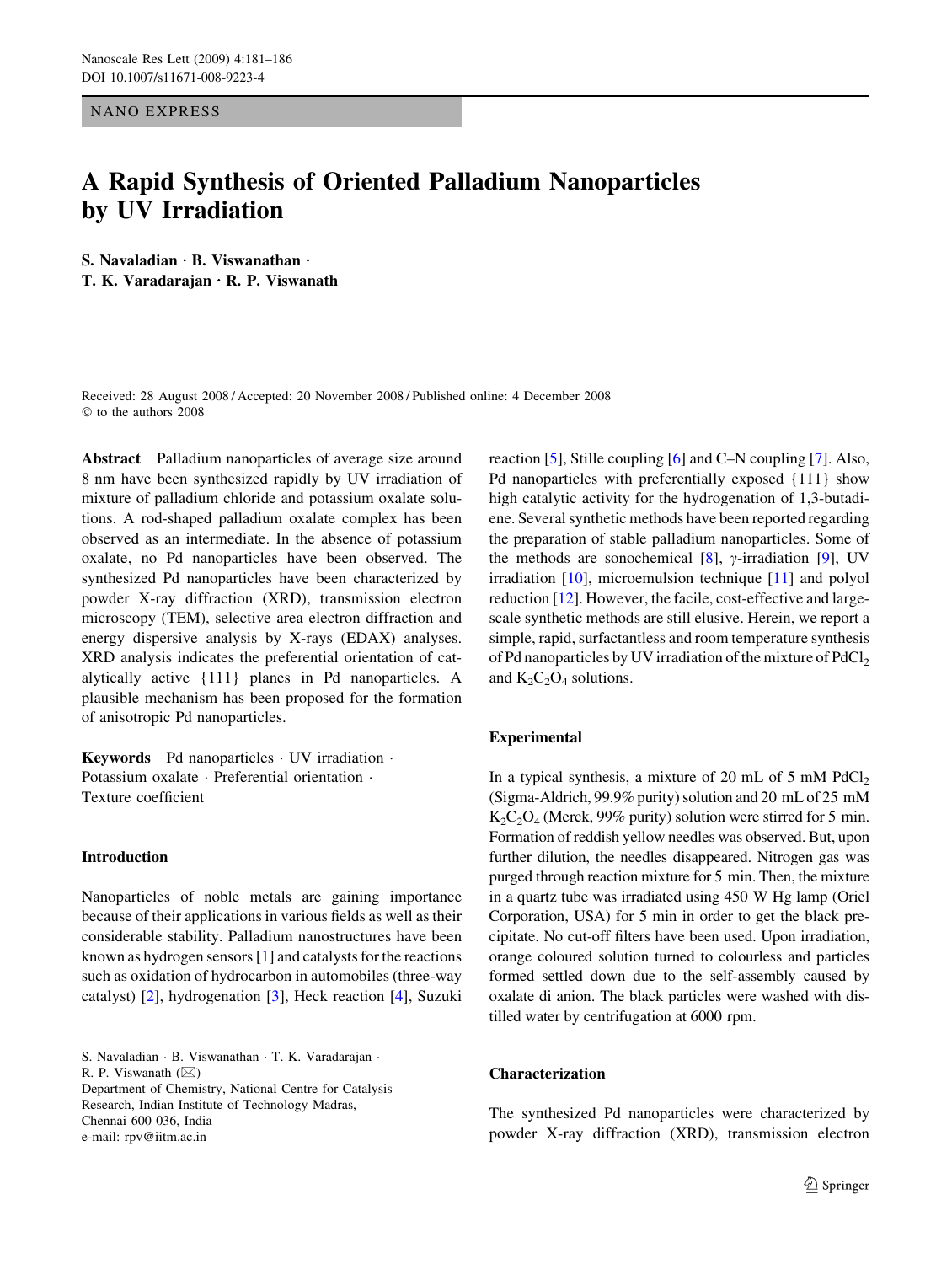microscopy (TEM), selective area electron diffraction (SAED) and energy dispersive analysis by X-rays (EDAX). Powder XRD patterns of samples were recorded with a SHIMADZU XD-D1 diffractometer using Ni-filtered  $CuK<sub>α</sub>$ radiation ( $\lambda = 1.5406$  Å) with the scan rate of 0.1°/s. TEM analysis was carried out using a Philips CM12 TEM working at a 100 kV accelerating voltage. Samples for TEM analysis were prepared by dispersing Pd nanoparticles in ethanol followed by drop-casting on a copper grid (400 mesh) coated with carbon film.

## Results and Discussion

Fig. 1 a, b TEM images of Pd nanoparticles synthesized by photochemical decomposition method; c SAED pattern recorded on aggregates of Pd

nanoparticles

TEM images of black particles are shown in Fig. 1a and b. Aggregates of irregular-shaped particles are observed and the size of Pd particles varies from 8 to 25 nm. A nanorod also is observed in TEM image as shown in Fig. 1a. The aggregates of particles are formed due to the self-assembling nature of oxalate di anion. This self-assembly of the particles also confirms the capping ability of oxalate on Pd surface. Hence, it was difficult to calculate the particle size distribution from TEM images. SAED given in Fig. 1c shows a ring pattern. Those rings are indexed to be corresponding to (111), (200), (220), (311), (331) and (420) of Pd metal with fcc structure (JCPDS file no. 87-0638).

Powder XRD pattern of Pd nanoparticles is shown in Fig. [2](#page-2-0). The d-spacing corresponding to XRD lines are 2.236, 1.936, 1.369, 1.170 and 1.116 A. These d-spacing values correspond to (111), (200), (220), (311) and (222) planes with lattice constant,  $a = 3.871$  Å, matching with that of JCPDS file 87-0638. This observation confirms the presence of metallic Pd with fcc structure. XRD line corresponding to {111} plane is found to be unusually intense. In order to understand the preferential orientation of crystal planes, the average crystallite size of the Pd nanoparticles has been calculated using Scherer equation, and texture coefficient has been calculated [[13\]](#page-4-0) by Halls method from the each line in XRD powder pattern of Pd nanoparticles. The texture coefficient  $(C_{hkl})$  has been calculated using Eq. 1 [[14\]](#page-4-0).

$$
C_{(hkl)} = \frac{I_{(hkl)i}}{I_{o(hkl)i}} / \frac{1}{n} \sum_{n} \frac{I_{(hkl)n}}{I_{o(hkl)n}},
$$
\n(1)

where  $C_{(hkl)}$  is the texture coefficient of the facet  $\{hkl\}$ ,  $I_{(hkl)}$  is the intensity of the  $(hkl)$  reflection of the sample under analysis,  $I_{o(hkl)}$  is the intensity of the  $(hkl)$  reflection of a polycrystalline bulk sample and 'n' is the number of

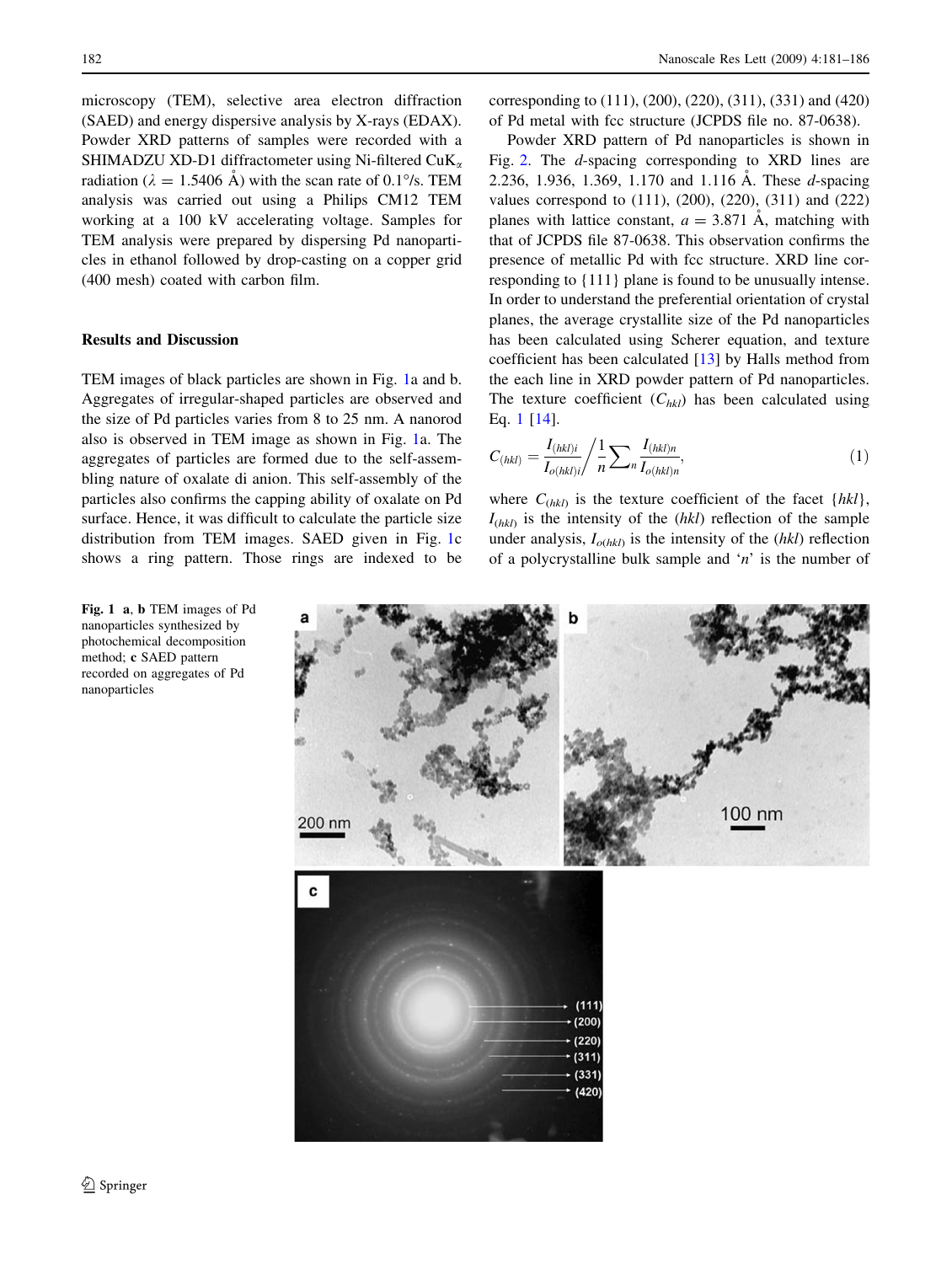**(111)**

**200**

**400**

**600**

**Intensity (cps)**

ntensity (cps)

**800**

<span id="page-2-0"></span>**1000**

Fig. 2 XRD powder pattern of Pd nanoparticles

reflections taken into account. By using this equation, the preferential orientation of the facets can be understood.  $C_{(hkl)}$  is expected to be unity for the facet, which does not have preferential orientation. If it is higher than unity, it is a preferentially grown facet.  $C_{(hkl)}$  values and average crystallite sizes of different facets of the Pd nanoparticles are shown in Fig. 3. For calculating texture coefficient, JCPDS file 87-0639 of Pd has been used. Average crystallite size corresponding to the various crystal planes of Pd nanoparticles differs from 6.5 to 11.5 nm. It is clear from the plot that the average crystallite sizes pertaining to (111) and (222) reflections are higher than that of the other planes. This indicates the preferential orientation of {111} facet in Pd nanoparticles [[15\]](#page-4-0). This reveals that particles are anisotropic in shape (non-spherical). The average crystallite size calculated from XRD pattern is less than that of from TEM. This implies the polycrystalline nature of the Pd nanoparticles. In general, for the spherical

**20 30 40 50 60 70 80 90**

**2**θ **(degree)**

**(200)**

**(222)**

**(311) (220)**



Fig. 3 Average crystallite size and texture coefficient of Pd nanoparticles calculated from XRD powder pattern



Fig. 4 Average crystallite size and texture coefficient of spherical Ag nanoparticles calculated from XRD powder pattern (reference JCPDS file used for the calculation is 89-3722)

particles, average crystallite size of crystal planes is expected to decrease while moving from lower to higher Bragg angle [\[16](#page-4-0)]. For the comparison, the average crystallite size and texture coefficient calculated from the XRD powder pattern of spherical Ag nanoparticles [[17\]](#page-4-0) of size around 30 nm are given in Fig. 4. The expected trend is observed in the average crystallite size for various crystal planes in the case of Ag nanospheres.

In the plot of the texture coefficients, the similar deviation among the texture coefficients of various facets is observed for Pd nanoparticles. But in the case of texture coefficient of Ag nanospheres given in Fig. [5,](#page-3-0) texture coefficient of various crystal planes is found to increase while moving from lower to higher Bragg angle. In the case of (111), texture coefficient is found to be around 1. But in the case of (222) plane, the texture coefficient is around 1.4. Even though (111) and (222) are parallel planes, there is a great deviation between their texture coefficients. This implies that even though the morphology is spherical, the texture coefficient varies between polycrystalline bulk sample and nanoparticles. In the case of nanoparticles, the planes of higher Bragg angles show more intensity than that of lower Bragg angles. This deviation is expected mainly due to the effect of particle size in X-ray scattering. The scattering of X-rays by nanoparticles and polycrystalline bulk sample is different. Similar phenomenon is observed in another report where peak of (222) is highly intense than that of  $(111)$   $[18]$  $[18]$ . Due to the unusual high intensity of higher angle peaks of (220), (331) and (222) planes in the case of Pd nanoparticles, the intensity of (111) planes is observed to be less. However, the deviation in texture coefficient values in the case of Pd nanoparticles reveals the anisotropic shape of Pd nanoparticles with preferential orientation of {111} facet.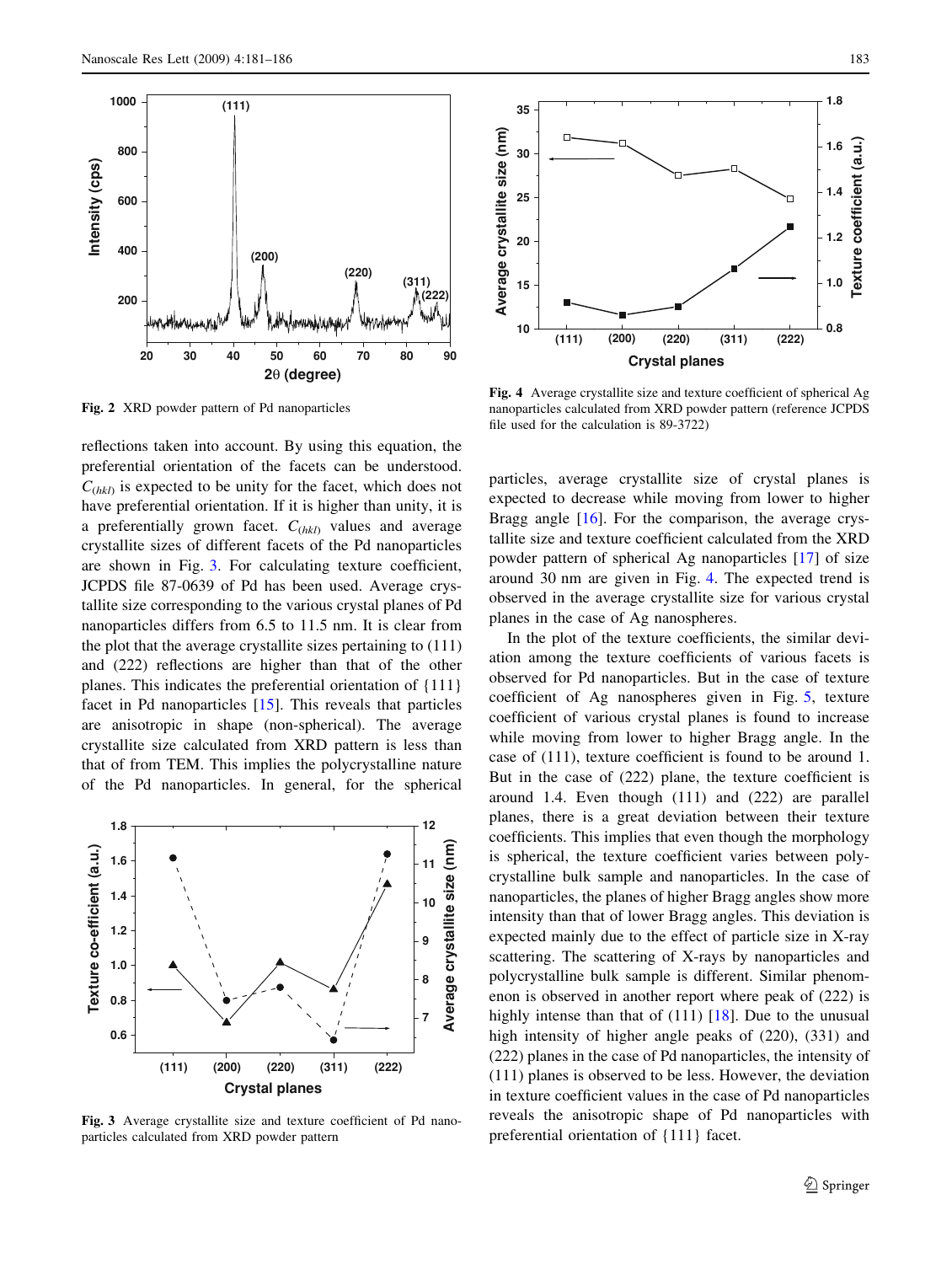<span id="page-3-0"></span>Fig. 5 TEM image of intermediate complex,  $K_2[Pd(C_2O_4)_2]$ . Inset of (b) shows the SAED pattern of the nanorod



TEM images of the intermediate reddish yellow needles formed before irradiation are given Fig. 5a and b. TEM image (Fig. 5a) shows the wire-like morphology. Thickness of the rods varies from 15 to 80 nm and the length is more than 1  $\mu$ m. Figure 5b shows the surface of a single rod of thickness 125 nm. SAED pattern in Fig. 5b shows the rings revealing the polycrystalline nature of the rodshaped intermediate complex. Since the needles are visible to eyes, it is evident that a wide range of sizes of needles of the intermediate complex is possible. The corresponding EDAX spectrum is shown in Fig. 6. EDAX spectrum shows the presence of K, Pd, Cu, C and O. Cu and C come from a carbon-coated copper grid used for TEM analysis. These observations indicate the formation of a water soluble,  $K_2[Pd(C_2O4)_2]$ , complex. As per the literature, this complex can be synthesized by the reaction of  $Pd(OH)_{2}$ and oxalic acid [\[19](#page-4-0)]. In the case of Pt also, a similar kind of oxalate complex with the wire morphology has been observed [[20\]](#page-4-0). In the absence of oxalate, irradiation of PdCl<sub>2</sub> solution has not yielded any Pd nanoparticles even after 30 min of UV irradiation.



Fig. 6 EDAX spectrum of intermediate complex,  $K_2[Pd(C_2O_4)_2]$ 

In the case of UV irradiation method using  $PdCl<sub>2</sub>$  and 2-propanol (reducing agent), it needs around 24 h to form Pd nanoparticles [[10\]](#page-4-0). This is due to the poor reducing ability of 2-propanol. In the case of Triton X-100 as reducing agent, UV irradiation for 30 min is required for the formation of Pd nanoparticles [[21\]](#page-4-0). But, in the current procedure, reduction of Pd by oxalate occurs so rapidly and 5 min of UV irradiation is sufficient for the complete reduction of PdCl<sub>2</sub> (20 mL of 5 mM) to Pd nanoparticles. High reducing ability and photosensitivity of oxalate di anions are responsible for the rapid decomposition [\[22](#page-4-0)]. Since the standard reduction potentials of Pd  $(E^0(\text{Pd}^2+)$ Pd) = 0.951 V) [[23\]](#page-4-0) and oxalate di anion  $(E^0(2CO_2/\text{C}))$  $C_2O_4^{2-}$ ) = -0.49 V) [\[20](#page-4-0)] are favourable, decomposition occurs rapidly under UV irradiation to yield metallic Pd as shown in Eq. 2.

$$
K_2[Pd(C_2O_4)_2] \xrightarrow{hv} Pd + 2CO_2 + K_2C_2O_4 \tag{2}
$$

Also, mere refluxing of  $PdCl<sub>2</sub>$  and potassium oxalate solution has not yielded any Pd nanoparticles even after 30 min. This observation reveals the importance of UV light for this decomposition reaction to occur for yielding metallic Pd. It is worthwhile to mention that more the intensity of the lamp more will be the conversion. Hence, in the current method, a high intensity lamp was utilized to synthesize Pd nanoparticles rapidly. Mechanism of decomposition of  $[Pd(C_2O_4)_2]^{2-}$  is similar to that of silver oxalate  $(Ag_2C_2O_4)$  [\[22](#page-4-0)]. It is because decomposition of  $Ag_2C_2O_4$  under UV light is also so rapid. Decomposition of  $Ag_2C_2O_4$  is well explored in the literature [[22\]](#page-4-0). Hence, mechanism of decomposition of  $[Pd(C_2O_4)_2]^{2-}$  can be explained as follows. In this reaction, oxalate di anion in the intermediate complex,  $[Pd(C_2O4)_2]^{2-}$ , absorbs the light in the UV region [\[24](#page-4-0)], get excited and decomposes to CO2. During the decomposition, electrons are transferred simultaneously to  $Pd^{2+}$ . Thus, the reduction of  $Pd^{2+}$  ions to yield Pd metal occurs. In general, this phenomenon is known as photo redox-decomposition [[25\]](#page-5-0). Formation of  $CO<sub>2</sub>$  has been confirmed by the formation of white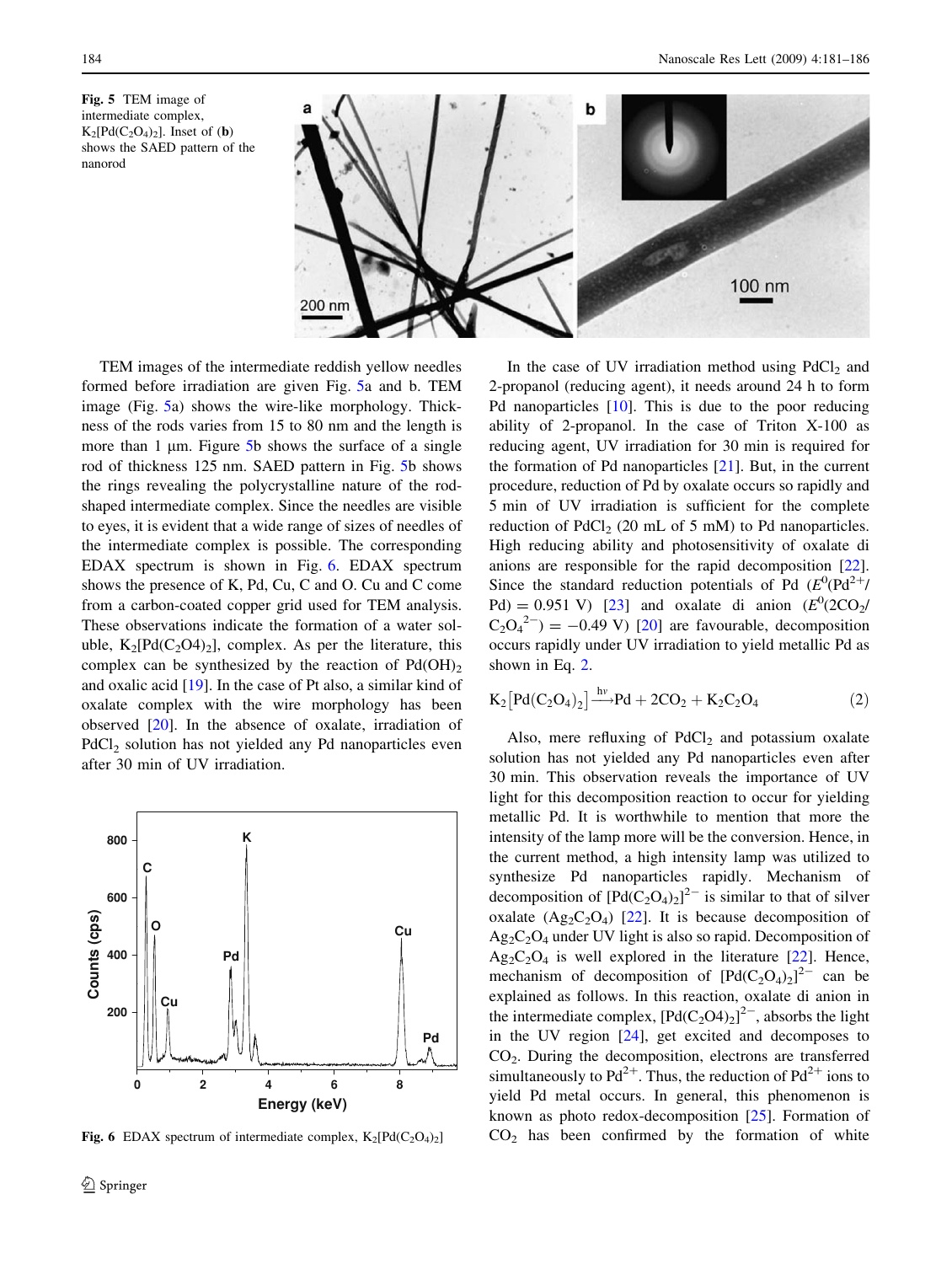<span id="page-4-0"></span>

Fig. 7 Schematic representation of the formation of Pd nanoparticles by the photochemical decomposition method

precipitate  $(BaCO<sub>3</sub>)$  observed when the outlet of the reaction was dipped in  $Ba(OH)_2$  (baryta) solution [[26\]](#page-5-0).

Even though powerful capping agents such as poly (vinyl pyrrolidone) have not been employed in this method, formation of Pd nanoparticles has been observed. This is expected due to the fast nucleation and particle growth of Pd. Pd atoms are generated during the photochemical decomposition and nucleation starts immediately after attaining certain concentration (saturation) of Pd atoms. The nuclei further grow into the particle. In the current synthesis, generation of Pd atoms is so rapid and therefore the nucleation as well as particle growth is faster. Hence, possibility for the homogenous nucleation is high. As a result, number of nuclei formed is so high and hence, particle size is small. Moreover, there is a chance for the simultaneous agglomeration and the explosion of metal nanoparticles into small clusters in the presence of UV light  $[27-29]$ . Faceting of the crystals may occur due to the selective adsorption of oxalate di anion on certain planes of Pd nuclei. As a result, uncapped planes of the nuclei tend to grow with higher rates and give rise to the formation of anisotropic (non-spherical) nanoparticles of Pd [20]. In this case,  $K^+$  does not have any specific role in the resulting morphology of metal nanoparticles, because  $K^+$  does not adsorb on metal nuclei to influence the morphology in the synthesis of metal nanoparticles [[30\]](#page-5-0). Synthesis of Pd nanoparticles from  $PdCl<sub>2</sub>$  and potassium oxalate is schematically explained in Fig. 7. The optimized geometry of oxalate di anion is shown in the schematic mechanism [\[31](#page-5-0)].

## **Conclusions**

Anisotropic palladium nanoparticles can be synthesized rapidly by the UV irradiation of mixture of  $PdCl<sub>2</sub>$  and potassium oxalate solutions without any surfactant or polymer capping agents. The intermediate oxalatopalladium(II) complex exhibits a rod-like morphology. The formation of nanoparticles occurs rapidly at room temperature, in the presence of UV light, due to the favourable reducing ability of the oxalate. The resulting {111}-oriented Pd anisotropic nanoparticles are expected to have promising catalytic activity for various reactions. This facile synthetic protocol can be exploited in the preparation of supported Pd catalysts for various reactions.

Acknowledgement The authors wish to thank CSIR, New Delhi, for the financial assistance.

#### References

- 1. M.Z. Atashbar, S. Singamaneni, Sens. Actuators. B Chem. 111–112, 13 (2005). doi[:10.1016/j.snb.2005.07.034](http://dx.doi.org/10.1016/j.snb.2005.07.034)
- 2. Y. Nishihata, J. Mizuki, T. Akao, H. Tanaka, M. Uenishi, M. Kimura, T. Okamoto, N. Hamadak, Nature 418, 164 (2002). doi:[10.1038/nature00893](http://dx.doi.org/10.1038/nature00893)
- 3. J.S. Albero, G. Rupprechter, H.J. Freund, J. Catal. 235, 52 (2005)
- 4. C. Vincenzo, N. Angelo, M. Antonio, D. Antonia, I. Patrizia, Organometallics 22, 4193 (2003). doi:[10.1021/om034020w](http://dx.doi.org/10.1021/om034020w)
- 5. Y. Li, E. Boone, M.A. El-Sayed (2002) Langmuir 18, 4921. doi:[10.1021/la011469q](http://dx.doi.org/10.1021/la011469q)
- 6. J.C.G. Martinez, R. Lezutekong, R.M. Crooks, J. Am. Chem. Soc. 127, 5097 (2005). doi:[10.1021/ja042479r](http://dx.doi.org/10.1021/ja042479r)
- 7. V. Kogan, Z. Aizenshtat, R. Popovitz-Biro, R. Neumann, Org. Lett. 4, 3529 (2002). doi[:10.1021/ol026689p](http://dx.doi.org/10.1021/ol026689p)
- 8. N.A. Dhas, A. Gedanken, J. Mater. Chem. 8, 445 (1998). doi: [10.1039/a706100e](http://dx.doi.org/10.1039/a706100e)
- 9. A.A. Athawale, S.V. Bhagwat, P.P. Katre, A.J. Chandwadkar, P. Karandikar, Mater. Lett. 57, 3889 (2003). doi:[10.1016/S0167-](http://dx.doi.org/10.1016/S0167-577X(03)00235-0) [577X\(03\)00235-0](http://dx.doi.org/10.1016/S0167-577X(03)00235-0)
- 10. C.Y. Wang, Y. Zhou, Z.Y. Chen, Q.Y. Lu, X. Mo, J. Nanopart. Res. 1, 479 (1999)
- 11. M. Iida, S. Ohkawa, H. Er, N. Asaoka, H. Yoshikawa, Chem. Lett. 10, 1050 (2002). doi[:10.1246/cl.2002.1050](http://dx.doi.org/10.1246/cl.2002.1050)
- 12. Y. Xiong, J.M. McLellan, J. Chen, Y. Yin, Z.Y. Li, Y. Xia, J. Am. Chem. Soc. 127, 17118 (2005). doi:[10.1021/ja056498s](http://dx.doi.org/10.1021/ja056498s)
- 13. B. Cullity, Elements of X-ray Diffraction (Addison-Wesley, Reading, MA, 1987)
- 14. S. Karim, M.E. Toimil-Molares, F. Maurer, M.W. Ensinger, J. Liu, T.W. Cornelius, R. Neumann, Appl. Phys. A 84, 403 (2006). doi[:10.1007/s00339-006-3645-6](http://dx.doi.org/10.1007/s00339-006-3645-6)
- 15. M.K. Aminian, N. Taghavinia, A. Iraji-zad, S.M. Mahdavi, M. Chavoshi, S. Ahmadian, Nanotechnology 17, 520 (2006). doi:[10.1088/0957-4484/17/2/030](http://dx.doi.org/10.1088/0957-4484/17/2/030)
- 16. A.R. West, Solid State Chemistry and Its Applications (Wiley, New York, 1998)
- 17. S. Navaladian, Strategies for the synthesis of nanomaterials. Ph.D. Thesis, Indian Institute of Technology Madras, 2008
- 18. H. Wang, D.O. Northwood, Res. Lett. Mater. Sci. 2008, 619032 (2008)
- 19. M.L. Blokhina, A.I. Blokhin, M.Ya. Nikulin, M.G. Derikova, Powder Metal. Metab. Ceram. 35, 3 (1996)
- 20. S. Navaladian, C.M. Janet, B. Viswanathan, T.K. Varadarajan, R.P. Viswanath, J. Phys. Chem. C 111, 14150 (2007). doi: [10.1021/jp0744782](http://dx.doi.org/10.1021/jp0744782)
- 21. S. Nath, S. Praharaj, S. Panigrahi, S. Basu, T. Pal, Curr. Sci. 786, 92 (2007)
- 22. V.V. Boldyrev, Thermol Chim. Acta. 388, 63 (2002)
- 23. G. Milazzo, S. Caroli, V.K. Sharma, Tables of Standard Electrode Potentials (Wiley, New York, 1978)
- 24. S. Dey, P. Banerjee, S. Gangopadhyay, P. Vojtısek, Transit Met. Chem. 28, 765 (2003). doi:[10.1023/A:1026073108597](http://dx.doi.org/10.1023/A:1026073108597)